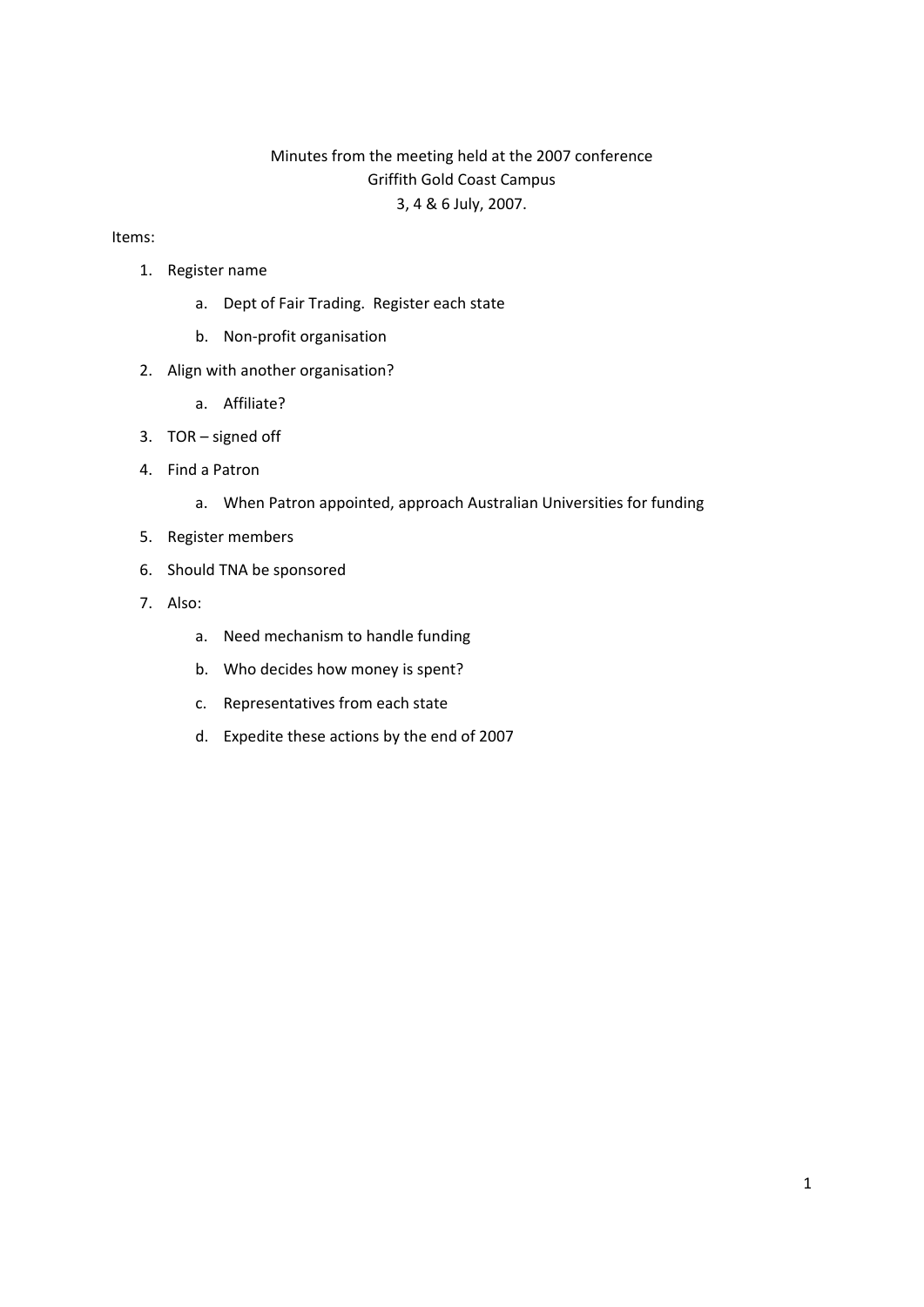# TechNet Australia meeting 4 December 2008 (Day 1)

# Held during lunch break @ 2008 TechNet National Conference

# University of Wollongong

# Present at start of meeting:

Peter Kay (chair, TNSA), Kate Noble (secretary, UNSW), Sandra Chapman (UoW), Julie Gray (UoW), Lynda Kutek (UniSA), Lincoln Hudson (QUT), Mark Hayne (QUT), John James (QUT), Melissa Johnston (QUT), Jennie Nelson (UWS), Elizabeth Halladin (UWA). Several others arrived during meeting.

Peter Kay thanked everyone for giving up their free time during the conference lunch break to attend this session. The aim was to bring everyone up to date with information and discuss various items. Peter also wanted to mention that Cynthia Hanson from Higher Education Services Australia has generaously spent quite a bit of her time with Peter regarding the financial set up of TechNet Australia and has helped with suggestion. Thankyou.

# 1. Establish name – TechNet Australia

Brief discussion regarding the possibility of being named 'TechNet Australasia' due to the registration of delegates from Fiji and New Zealand at this year's conference. It was agreed to keep the name as 'TechNet Australia'. Delegates from anywhere are welcome to attend and Technical people from other countries are welcome to start up their own chapters of TechNet Australia. A decision to change the name may have required extra consideration about the logo.

- 2. Vote on logo for discussion day 2 of conference
- 3. Terms of reference have been signed off and to be put on website (PK to inform Camillo)
- 4. Patron
- 5. Google Groups ‐ aim to get as many members with emails onto google
	- a. groups regarding information dissemination, especially conference information
	- b. currently approx 180 email members. Aim 300
	- c. PK to contact Ian Young, Swinbourne (re??)
	- d. Conference attendees not automatically on email list
- 6. Chapters TNSA already exists. TNWA has been formed. TNQld is coming together
- 7. Funding
	- a. For people not in 'the system' to attend (eg retired technical staff)
	- b. Suggested proposal to VCs with what is being offered and then request an amount of money.
		- i. Would need to have a financial proposal.
		- ii. Do we look at sponsorship? Sponsorship comes with obligations which could it difficult to maintain independence and control.
		- iii. \$1000 from each university would provide good base for ongoing funding for website and to employ a part-time support person. The \$1000 could be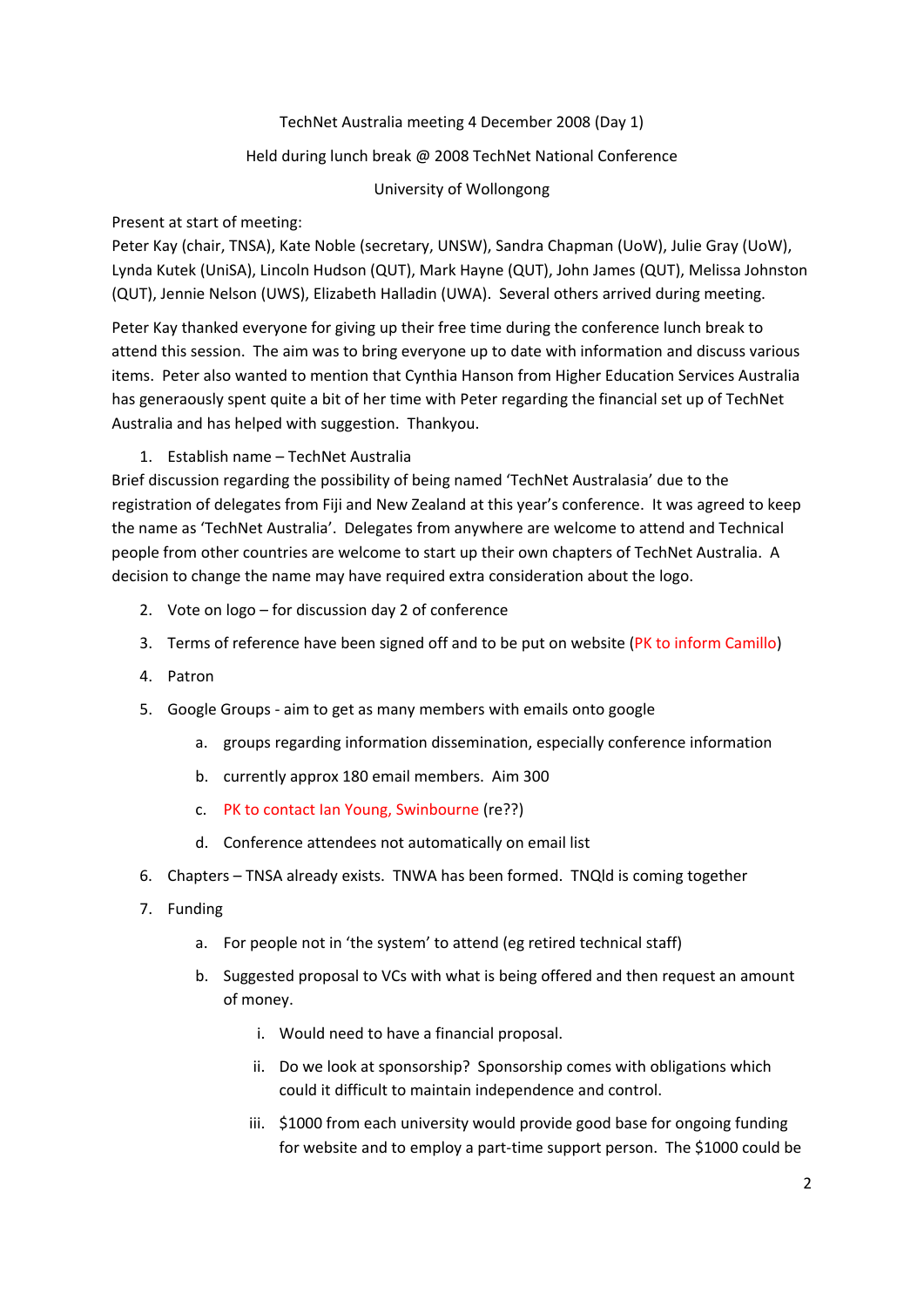for each University's technical staff group to be affiliated with the national body. These people could then perhaps receive a (eg 10%) discount on conference registration

- iv. Question as to whether monies from universities should go to the University's state TechNet chapter, or to the national body, TechNet Australia
- v. Question as to whether TNA would provide some monies to state chapters for the running of the national conference
- vi. It would help if we could show strong membership and chapters established in each state/territory.
- c. Questions:
	- i. How to get funding
	- ii. Who to look after it?
	- iii. What do we do with it?
	- iv. To corporate of not?
	- v. If TNA is linked to a university, with TNA committee signing off, it could simplify a lot of things and provide many benefits re insurance and such, which we wouldn't have if we go independent.
- 8. Need state steering committees
- 9. An endorsement (and funding) from Universities Australia would add credibility to TNA

10. Suggestion to try to get HR at each university to recognize and endorse requests from local TechNet groups

# TechNet Australia meeting 5 December 2008 (Day 2)

# Held during lunch break @ 2008 TechNet National Conference

# University of Wollongong

Present at start of meeting:

Peter Kay (chair), Kate Noble (secretary), Donald Davidson, Jenny Nelson, Susie Head, Lynn Spencer, Lynda Kutek, Elizabeth Halladin, Allan O'Brien, Mark Haynes, Julie Gray

- 1. Logo –voting completed. Rounded tri‐colour logo came out in front
	- a. Consideration: 3 colours plus black will be more expensive for printing and will look very ordinary when photocopied
- 2. 12 month priorities